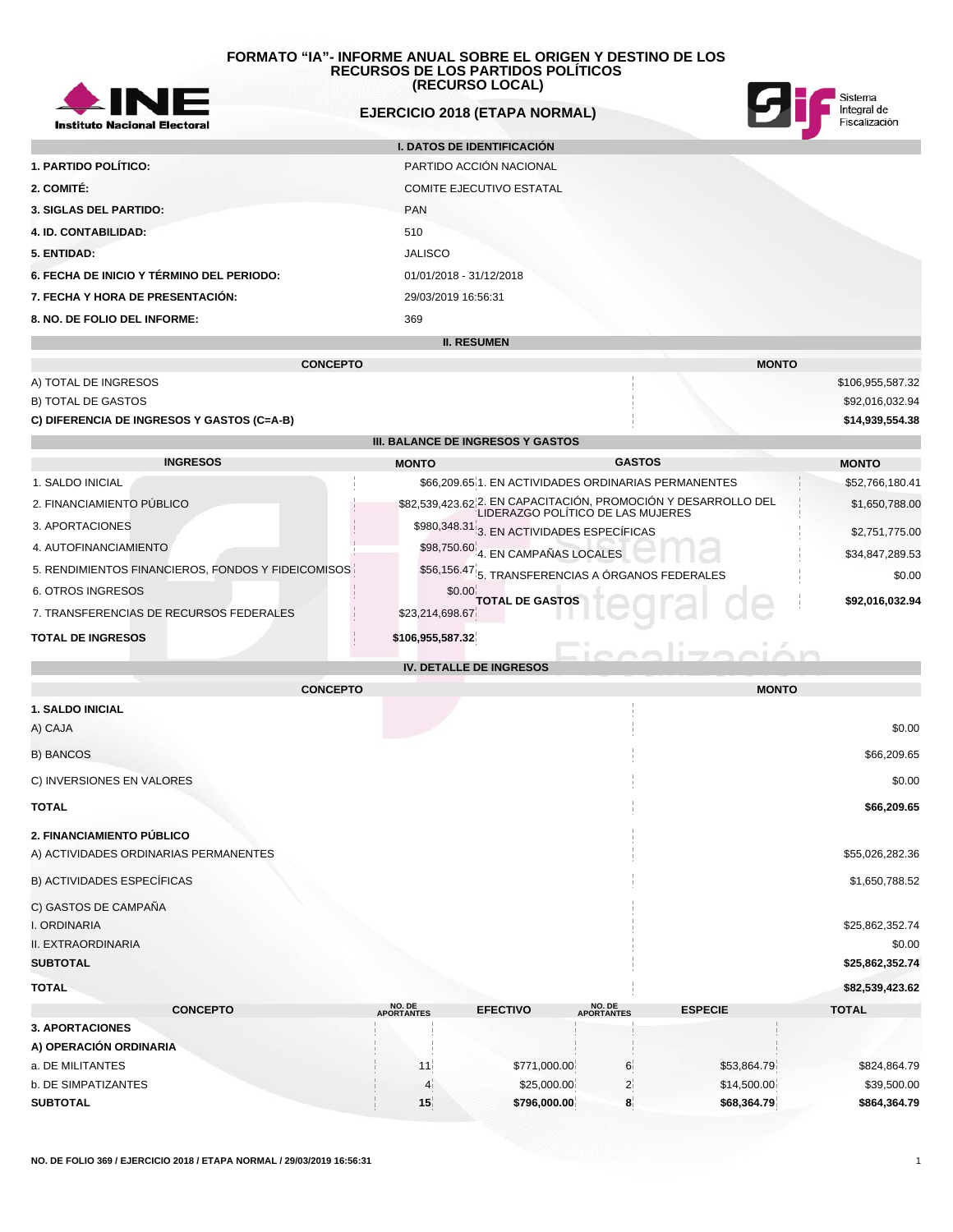

 **EJERCICIO 2018 (ETAPA NORMAL)**



| <b>INSTRUIT NACIONAL LIECTOR</b>                                             |                      |                      |                      |                       |                       |
|------------------------------------------------------------------------------|----------------------|----------------------|----------------------|-----------------------|-----------------------|
| <b>CONCEPTO</b>                                                              | NO. DE<br>APORTANTES | <b>EFECTIVO</b>      | NO. DE<br>APORTANTES | <b>ESPECIE</b>        | <b>TOTAL</b>          |
| <b>B) PROCESOS ELECTORALES</b>                                               |                      |                      |                      |                       |                       |
| <b>I. PRECAMPAÑA</b>                                                         |                      |                      |                      |                       |                       |
| a. DE MILITANTES                                                             | $\mathbf{0}$         | \$0.00               | 0                    | \$0.00                | \$0.00                |
| b. DE PRECANDIDATOS                                                          | 0                    | \$0.00               | $\mathbf{0}$         | \$0.00                | \$0.00                |
| c. DE SIMPATIZANTES                                                          | $\Omega$             | \$0.00               | $\mathbf{0}$         | \$0.00                | \$0.00                |
| <b>SUBTOTAL</b>                                                              |                      | \$0.00               | 0                    | \$0.00                | \$0.00                |
| II. CAMPAÑA                                                                  |                      |                      |                      |                       |                       |
| a. DE MILITANTES<br>b. DE CANDIDATOS                                         | $\overline{2}$<br>0  | \$9,298.00<br>\$0.00 | 19 <sub>1</sub><br>0 | \$78,414.37<br>\$0.00 | \$87,712.37<br>\$0.00 |
| c. DE SIMPATIZANTES                                                          | 3 <sup>1</sup>       | \$6,560.37           | 7 <sup>1</sup>       | \$21,710.78           | \$28,271.15           |
| <b>SUBTOTAL</b>                                                              | 5                    | \$15,858.37          | 26                   | \$100,125.15          | \$115,983.52          |
| <b>TOTAL DE APORTACIONES</b>                                                 |                      | \$811,858.37         |                      | \$168,489.94          | \$980,348.31          |
| <b>CONCEPTO</b>                                                              |                      |                      |                      | <b>CANTIDAD (No.)</b> | <b>MONTO</b>          |
| 4. AUTOFINANCIAMIENTO                                                        |                      |                      |                      |                       |                       |
| A) CONFERENCIAS                                                              |                      |                      |                      | 0                     | \$0.00                |
| B) ESPECTÁCULOS                                                              |                      |                      |                      | 0                     | \$0.00                |
| C) RIFAS                                                                     |                      |                      |                      | 0 <sup>1</sup>        | \$0.00                |
| D) SORTEOS                                                                   |                      |                      |                      | 0                     | \$0.00                |
| E) EVENTOS CULTURALES                                                        |                      |                      | sistema              | 0 <sup>1</sup>        | \$0.00                |
| F) VENTAS EDITORIALES                                                        |                      |                      |                      |                       | \$0.00                |
| G) VENTA DE BIENES PROMOCIONALES                                             |                      |                      |                      | Integral de           | \$0.00                |
| H) VENTA DE PROPAGANDA UTILITARIA                                            |                      |                      |                      |                       | \$0.00                |
| I) VENTA DE INMUEBLES                                                        |                      |                      |                      | Fiscalización         | \$0.00                |
| J) VENTA DE BIENES MUEBLES                                                   |                      |                      |                      |                       | \$0.00                |
| K) VENTA DE ARTÍCULOS DE DESECHO                                             |                      |                      |                      | 0                     | \$0.00                |
| L) 01-800                                                                    |                      |                      |                      | 0                     | \$0.00                |
| M) 01-900                                                                    |                      |                      |                      | 0                     | \$0.00                |
| N) INGRESOS POR OTROS AUTOFINANCIAMIENTOS                                    |                      |                      |                      |                       | \$98,750.60           |
| <b>TOTAL</b>                                                                 |                      |                      |                      |                       | \$98,750.60           |
| <b>CONCEPTO</b>                                                              |                      |                      |                      | <b>MONTO</b>          |                       |
| 5. RENDIMIENTOS FINANCIEROS, FONDOS Y FIDEICOMISOS<br>A) OPERACIÓN ORDINARIA |                      |                      |                      |                       |                       |
| I. RENDIMIENTOS BANCARIOS                                                    |                      |                      |                      |                       | \$9.13                |
| II. RENDIMIENTOS DE INVERSIÓN                                                |                      |                      |                      |                       | \$56,144.87           |
| III. FIDEICOMISOS                                                            |                      |                      |                      |                       | \$0.00                |
| <b>SUBTOTAL</b>                                                              |                      |                      |                      |                       | \$56,154.00           |
| <b>B) PROCESOS ELECTORALES</b>                                               |                      |                      |                      |                       |                       |
| I. RENDIMIENTOS BANCARIOS                                                    |                      |                      |                      |                       |                       |
| a. PRECAMPAÑA                                                                |                      |                      |                      |                       | \$0.00                |
| b. CAMPAÑA                                                                   |                      |                      |                      |                       | \$2.47                |
| <b>SUBTOTAL</b>                                                              |                      |                      |                      |                       | \$2.47                |
| <b>TOTAL</b>                                                                 |                      |                      |                      |                       | \$56,156.47           |
| <b>6. OTROS INGRESOS</b>                                                     |                      |                      |                      |                       | \$0.00                |
| 7. TRANSFERENCIAS DE RECURSOS FEDERALES                                      |                      |                      |                      |                       |                       |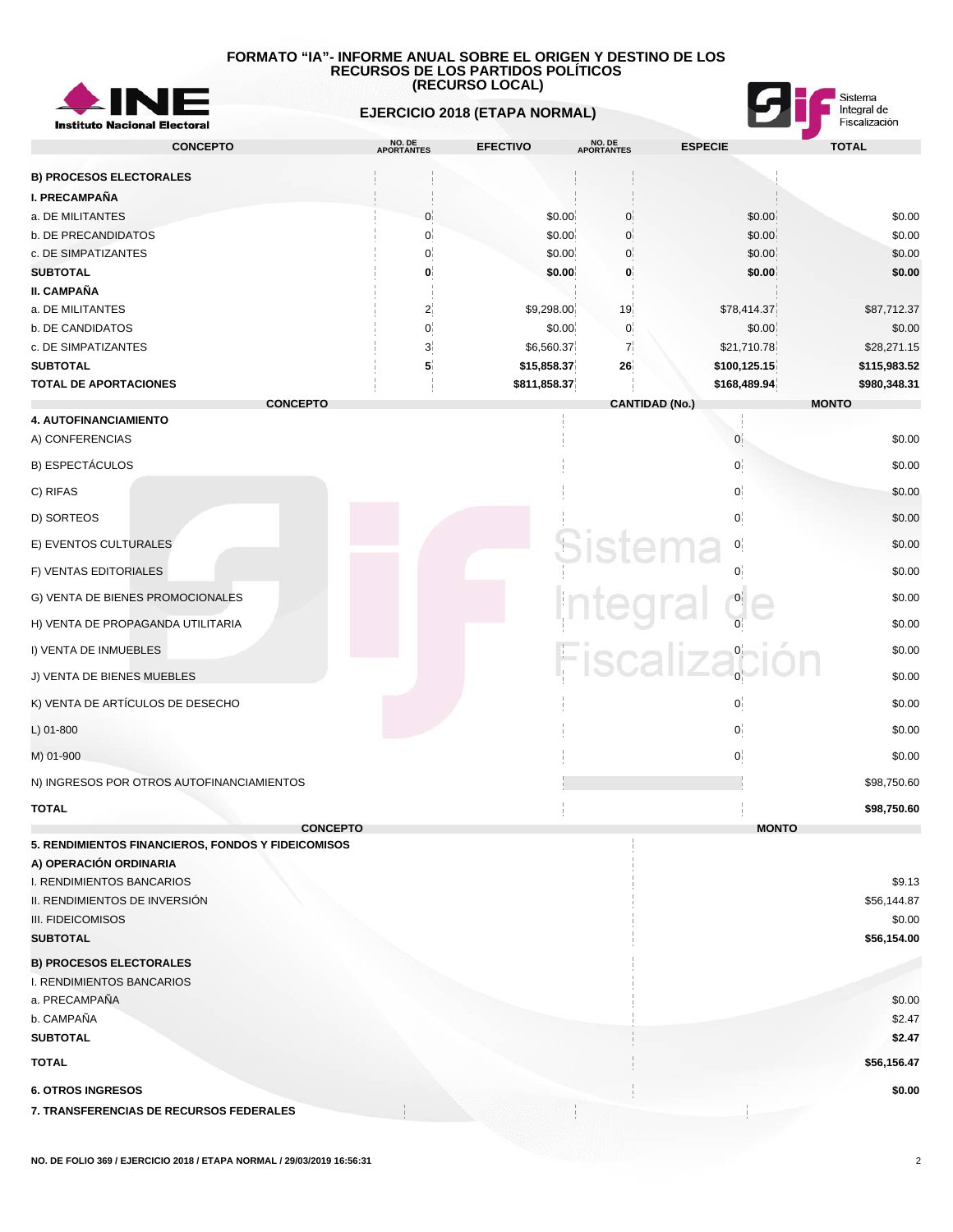

 **EJERCICIO 2018 (ETAPA NORMAL)**



| <b>CONCEPTO</b>                                                            | <b>EFECTIVO (A)</b> | <b>ESPECIE (B)</b> | $TOTAL C = (A+B)$ |
|----------------------------------------------------------------------------|---------------------|--------------------|-------------------|
| A) DEL COMITÉ EJECUTIVO NACIONAL                                           | \$0.00 <sub>1</sub> | \$0.00             | \$0.00            |
| B) DEL COMITÉ DIRECTIVO ESTATAL                                            | \$23,187,000.00     | \$12,000.00        | \$23,199,000.00   |
| C) DE LA CONCENTRADORA NACIONAL                                            |                     | \$15,698.67        | \$15,698.67       |
| D) DE LA CONCENTRADORA ESTATAL FEDERAL                                     |                     | \$0.00             | \$0.00            |
| E) DE LOS PRECANDIDATOS DE REPRESENTACIÓN PROPORCIONAL<br><b>FEDERALES</b> |                     | \$0.00             | \$0.00            |
| F) DE LOS CANDIDATOS DE REPRESENTACIÓN PROPORCIONAL<br><b>FEDERALES</b>    |                     | \$0.00             | \$0.00            |
| <b>TOTAL</b>                                                               | \$23,187,000.00     | \$27,698.67        | \$23,214,698.67   |
| <b>TOTAL DE INGRESOS</b>                                                   |                     |                    | \$106,955,587.32  |

**V. DETALLE DE GASTOS**

| <b>CONCEPTO</b>                                                                                                                                                                                                                                                                                                              | <b>MONTO</b>                                                                                                                            |
|------------------------------------------------------------------------------------------------------------------------------------------------------------------------------------------------------------------------------------------------------------------------------------------------------------------------------|-----------------------------------------------------------------------------------------------------------------------------------------|
| <b>1. EN ACTIVIDADES ORDINARIAS PERMANENTES</b><br>A) REMUNERACIONES A DIRIGENTES                                                                                                                                                                                                                                            | \$5,860,542.46                                                                                                                          |
| B) PROCESOS INTERNOS DE SELECCIÓN DE DIRIGENTES                                                                                                                                                                                                                                                                              | \$187,094.85                                                                                                                            |
| C) SUELDOS Y SALARIOS DEL PERSONAL                                                                                                                                                                                                                                                                                           | \$33,564,900.15                                                                                                                         |
| D) SERVICIOS GENERALES <sup>1</sup>                                                                                                                                                                                                                                                                                          | Sistema<br>\$10,802,805.13                                                                                                              |
| E) MATERIALES Y SUMINISTROS                                                                                                                                                                                                                                                                                                  | \$2,131,947.19                                                                                                                          |
| F) PROPAGANDA INSTITUCIONAL                                                                                                                                                                                                                                                                                                  | Integral de<br>\$15,698.67                                                                                                              |
| G) GASTOS FINANCIEROS                                                                                                                                                                                                                                                                                                        | \$83,379.94                                                                                                                             |
| H) ADQUISICIONES DE ACTIVO FIJO <sup>2</sup><br>a. TERRENOS<br>b. EDIFICIOS<br>c. MOBILIARIO Y EQUIPO<br>d. EQUIPO DE TRANSPORTE<br>e. EQUIPO DE CÓMPUTO<br>f. EQUIPO DE SONIDO Y VIDEO<br>g. EQUIPO DE COMUNICACIÓN<br>h. MAQUINARIA<br>i. EQUIPO AUDIOVISUAL Y FOTOGRÁFICO<br><b>SUBTOTAL</b><br>I) DE PRECAMPAÑAS LOCALES | Fiscalización<br>\$0.00<br>\$0.00<br>\$0.00<br>\$0.00<br>\$0.00<br>\$119,812.02<br>\$0.00<br>\$0.00<br>\$0.00<br>\$119,812.02<br>\$0.00 |
| <b>TOTAL</b>                                                                                                                                                                                                                                                                                                                 | \$52,766,180.41                                                                                                                         |
| 2. EN CAPACITACIÓN, PROMOCIÓN Y DESARROLLO DEL LIDERAZGO POLÍTICO DE LAS MUJERES<br>A) CAPACITACIÓN, PROMOCIÓN Y DESARROLLO                                                                                                                                                                                                  | \$1,650,788.00                                                                                                                          |
| B) INVESTIGACIONES RELACIONADAS                                                                                                                                                                                                                                                                                              | \$0.00                                                                                                                                  |
| C) DIVULGACIÓN, DIFUSIÓN, PUBLICACIÓN Y DISTRIBUCIÓN DE LIBROS, REVISTAS Y FOLLETOS                                                                                                                                                                                                                                          | \$0.00                                                                                                                                  |
| <b>TOTAL</b>                                                                                                                                                                                                                                                                                                                 | \$1,650,788.00                                                                                                                          |
| 3. EN ACTIVIDADES ESPECÍFICAS<br>A) EDUCACIÓN Y CAPACITACIÓN POLÍTICA                                                                                                                                                                                                                                                        | \$2,667,600.00                                                                                                                          |
| B) INVESTIGACIÓN SOCIOECONÓMICA Y POLÍTICA                                                                                                                                                                                                                                                                                   | \$0.00                                                                                                                                  |
|                                                                                                                                                                                                                                                                                                                              |                                                                                                                                         |

1 EN ESTE RUBRO NO SE CONSIDERAN LOS GASTOS POR DEPRECIACIONES DE ACTIVO FIJO, TODA VEZ QUE YA FUERON REPORTADOS EN EL RUBRO "ADQUISICIONES DE ACTIVO FUO" CORRESPONDIENTES A INFORMES DE EJERCICIOS ANTERIORES.<br>2 LAS ADQUISI **NO. DE FOLIO 369 / EJERCICIO 2018 / ETAPA NORMAL / 29/03/2019 16:56:31** 3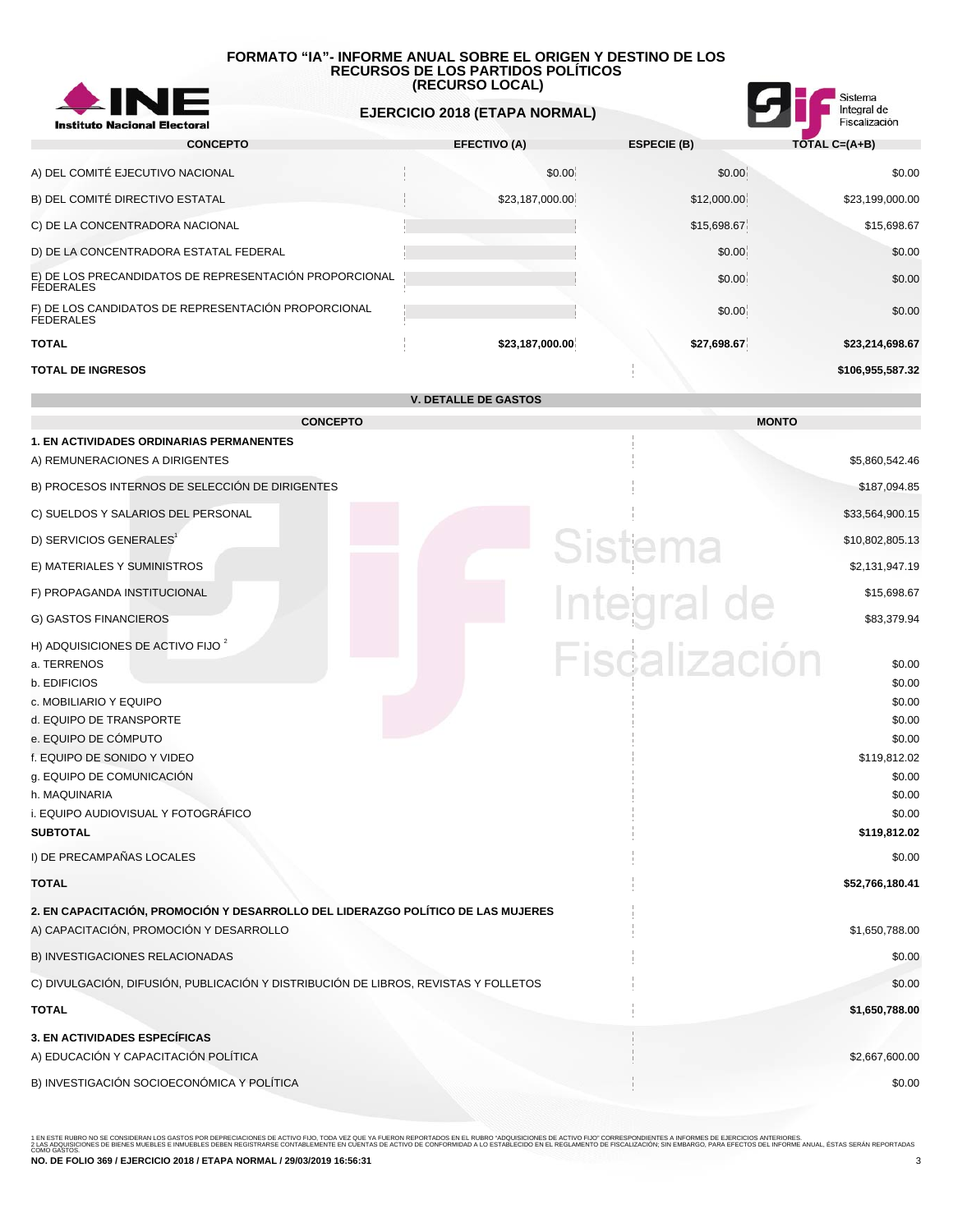

 **EJERCICIO 2018 (ETAPA NORMAL)**



| <b>CONCEPTO</b>                                       |                     |        |                    | <b>MONTO</b>     |
|-------------------------------------------------------|---------------------|--------|--------------------|------------------|
| C) TAREAS EDITORIALES                                 |                     |        |                    | \$84,175.00      |
| D) ORGANIZACIÓN Y DIFUSIÓN                            |                     |        |                    | \$0.00           |
| E) LIDERAZGOS POLÍTICOS JUVENILES                     |                     |        |                    | \$0.00           |
| F) ESTUDIOS DE INVESTIGACIÓN PARA LA CIUDAD DE MÉXICO |                     |        |                    | \$0.00           |
| <b>TOTAL</b>                                          |                     |        |                    | \$2,751,775.00   |
| <b>4. EN CAMPAÑAS LOCALES</b>                         |                     |        |                    | \$34,847,289.53  |
| <b>CONCEPTO</b>                                       | <b>EFECTIVO (A)</b> |        | <b>ESPECIE (B)</b> | TOTAL $C=(A+B)$  |
| 5. TRANSFERENCIAS A ÓRGANOS FEDERALES                 |                     |        |                    |                  |
| A) AL COMITÉ EJECUTIVO NACIONAL                       |                     | \$0.00 |                    | \$0.00           |
| B) AL COMITÉ DIRECTIVO ESTATAL                        |                     | \$0.00 |                    | \$0.00           |
| C) A LOS PRECANDIDATOS FEDERALES                      |                     |        |                    | \$0.00<br>\$0.00 |

D) A LOS CANDIDATOS FEDERALES \$0.00 \$0.00 \$0.00 \$0.00 \$0.00 \$0.00 \$0.00 \$0.00 \$0.00 \$1.00 \$1.00 \$1.00 \$1.00 \$1.00 \$1.00 \$1.00 \$1.00 \$1.00 \$1.00 \$1.00 \$1.00 \$1.00 \$1.00 \$1.00 \$1.00 \$1.00 \$1.00 \$1.00 \$1.00 \$1.00 \$1.00 \$1.00

**TOTAL \$0.00 \$0.00 \$0.00**

# **TOTAL DE GASTOS \$92,016,032.94**

|                                                                                 | VI. DETALLE DE TRANSFERENCIAS ORGANOS LOCALES |                    |                 |
|---------------------------------------------------------------------------------|-----------------------------------------------|--------------------|-----------------|
| <b>CONCEPTO</b>                                                                 | <b>EFECTIVO (A)</b>                           | <b>ESPECIE (B)</b> | TOTAL $C=(A+B)$ |
| <b>1. INGRESOS POR TRANSFERENCIAS</b><br>A) DE LOS CEE'S (PRECAMPAÑA)           | \$0.00                                        | \$0.00             | \$0.00          |
| B) DE LOS CEE'S (CAMPAÑA)                                                       | \$8,143,924.62                                | \$30,500.53        | \$8,174,425.15  |
| C) DE LA CONCENTRADORA ESTATAL LOCAL                                            | \$27,003,551.74                               | \$5,174,937.82     | \$32,178,489.56 |
| D) DE LA CONCENTRADORA ESTATAL DE COALICIÓN LOCAL                               | \$2,448,846.26                                | \$262,357.71       | \$2,711,203.97  |
| E) DE LOS PRECANDIDATOS DE REPRESENTACIÓN PROPORCIONAL<br><b>LOCALES</b>        |                                               | \$0.00             | \$0.00          |
| F) DE LOS CANDIDATOS DE REPRESENTACIÓN PROPORCIONAL<br><b>LOCALES</b>           |                                               | \$0.00             | \$0.00          |
| G) DE REMANENTES DE LA CONCENTRADORA ESTATAL LOCAL                              | \$0.00                                        |                    | \$0.00          |
| H) DE REMANENTES DE LA CONCENTRADORA ESTATAL DE<br><b>COALICION LOCAL</b>       | \$22,912.45                                   |                    | \$22,912.45     |
| I) DE REMANENTES DE LOS PRECANDIDATOS DE REPRESENTACIÓN<br>PROPORCIONAL LOCALES | \$0.00                                        |                    | \$0.00          |
| J) DE REMANENTES DE LOS CANDIDATOS DE REPRESENTACIÓN<br>PROPORCIONAL LOCALES    | \$0.00                                        |                    | \$0.00          |
| K) DE REMANENTES DE LOS PRECANDIDATOS LOCALES                                   | \$0.00                                        |                    | \$0.00          |
| L) DE REMANENTES DE LOS CANDIDATOS LOCALES                                      | \$754,859.02                                  |                    | \$754,859.02    |
| M) DE REMANENTES DE LOS CANDIDATOS DE LA COALICIÓN<br><b>ESTATAL LOCAL</b>      | \$0.00                                        |                    | \$0.00          |
| TOTAL DE INGRESOS POR TRANSFERENCIA                                             | \$38,374,094.09                               | \$5,467,796.06     | \$43,841,890.15 |
| <b>2. EGRESOS POR TRANSFERENCIAS</b>                                            |                                               |                    |                 |
| A) DEL CEE                                                                      |                                               |                    |                 |
| I. A LA CONCENTRADORA ESTATAL LOCAL                                             | \$8,143,924.62                                | \$23,918.16        | \$8,167,842.78  |
| II. A LA CONCENTRADORA ESTATAL DE COALICIÓN LOCAL                               | \$0.00                                        | \$12,000.00        | \$12,000.00     |
| <b>TOTAL</b>                                                                    | \$8,143,924.62                                | \$35,918.16        | \$8,179,842.78  |
| B) DE LA CONCENTRADORA ESTATAL LOCAL                                            |                                               |                    |                 |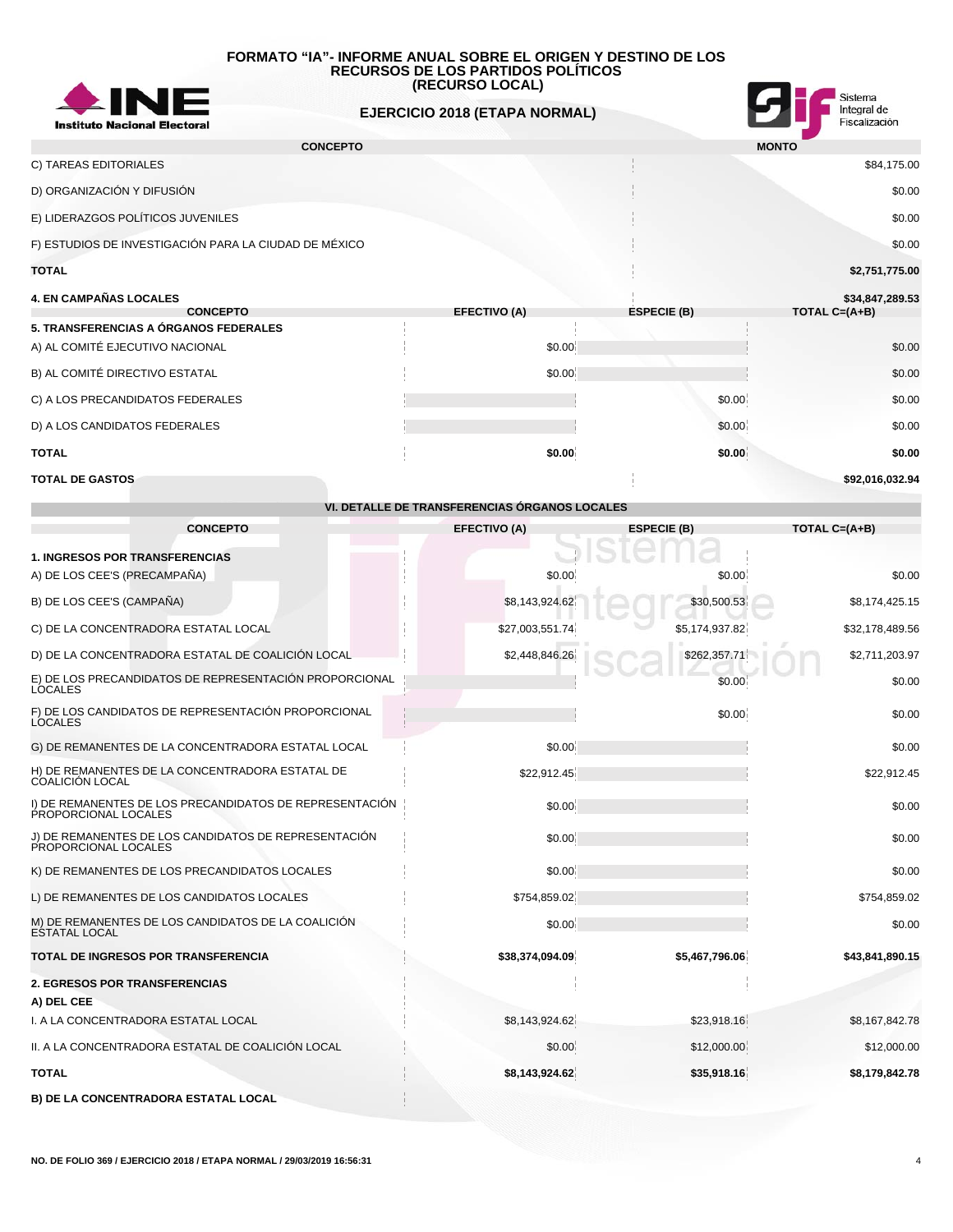

 **EJERCICIO 2018 (ETAPA NORMAL)**



| <b>CONCEPTO</b>                                                              | <b>EFECTIVO (A)</b>          | <b>ESPECIE (B)</b> | TOTAL C=(A+B)   |
|------------------------------------------------------------------------------|------------------------------|--------------------|-----------------|
| I. A LOS PRECANDIDATOS DE REPRESENTACIÓN PROPORCIONAL<br><b>LOCALES</b>      | \$0.00                       | \$0.00             | \$0.00          |
| II. A LOS CANDIDATOS DE REPRESENTACIÓN PROPORCIONAL<br><b>LOCALES</b>        | \$0.00                       | \$0.00             | \$0.00          |
| III. A LOS PRECANDIDATOS LOCALES                                             | \$0.00                       | \$0.00             | \$0.00          |
| IV. A LOS CANDIDATOS LOCALES                                                 | \$29,672,391.68              | \$5,142,026.24     | \$34,814,417.92 |
| <b>TOTAL</b>                                                                 | \$29,672,391.68              | \$5,142,026.24     | \$34,814,417.92 |
| C) DE LA CONCENTRADORA ESTATAL DE COALICIÓN LOCAL                            |                              |                    |                 |
| I. AL CANDIDATO DE COALICIÓN ESTATAL                                         | \$0.00                       | \$0.00             | \$0.00          |
| D) DE LOS PRECANDIDATOS Y CANDIDATOS DE REPRESENTACIÓN<br>PROPORCIONAL LOCAL |                              |                    |                 |
| I. A LOS PRECANDIDATOS FEDERALES                                             |                              | \$0.00             | \$0.00          |
| II. A LOS CANDIDATOS FEDERALES                                               |                              | \$0.00             | \$0.00          |
| <b>TOTAL</b>                                                                 | \$0.00                       | \$0.00             | \$0.00          |
| <b>E) DE REMANENTES</b>                                                      |                              |                    |                 |
| I. AL COMITÉ EJECUTIVO ESTATAL                                               | \$0.00                       |                    | \$0.00          |
| II. A LA CONCENTRADORA ESTATAL LOCAL                                         | \$29,227.54                  |                    | \$29,227.54     |
| III. A LA CONCENTRADORA ESTATAL DE COALICIÓN LOCAL                           | \$22,912.45                  |                    | \$22,912.45     |
| <b>TOTAL</b>                                                                 | \$52,139.99                  | \$0.00             | \$52,139.99     |
| <b>TOTAL DE EGRESOS POR TRANSFERENCIA</b>                                    | \$37,868,456.29              | \$5,177,944.40     | \$43,046,400.69 |
|                                                                              | <b>INFORMACIÓN ADICIONAL</b> |                    |                 |

| <b>CUENTAS POR COBRAR Y ANTICIPOS</b>  |              |
|----------------------------------------|--------------|
| <b>CONCEPTO</b>                        | <b>MONTO</b> |
| A) CUENTAS POR COBRAR                  |              |
| I. DEUDORES DIVERSOS                   | \$373,652.50 |
| II. CUOTAS ESTATUTARIAS                | \$0.00       |
| III. PRÉSTAMOS AL PERSONAL             | \$0.00       |
| IV. SUBSIDIO AL EMPLEO                 | \$1,516.30   |
| V. IMPUESTOS POR RECUPERAR FEDERAL     | \$0.00       |
| VI. IMPUESTOS POR RECUPERAR LOCAL      | \$0.00       |
| <b>TOTAL</b>                           | \$375,168.80 |
| <b>B) GASTOS POR COMPROBAR</b>         |              |
| I. VIÁTICOS POR COMPROBAR              | \$9,132.07   |
| II. OTROS GASTOS POR COMPROBAR         | \$0.00       |
| <b>TOTAL</b>                           | \$9,132.07   |
| C) ANTICIPO A PROVEEDORES              | \$0.00       |
| <b>D) PAGOS ANTICIPADOS</b>            |              |
| I. PÓLIZAS DE SEGUROS                  | \$0.00       |
| <b>II. RENTAS ANTICIPADAS</b>          | \$0.00       |
| III. CUOTAS, SUSCRIPCIONES Y LICENCIAS | \$0.00       |
| <b>TOTAL</b>                           | \$0.00       |
| E) DEPÓSITOS EN GARANTÍA               | \$15,000.00  |
| TOTAL (A+B+C+D+E)                      | \$399,300.87 |
|                                        |              |